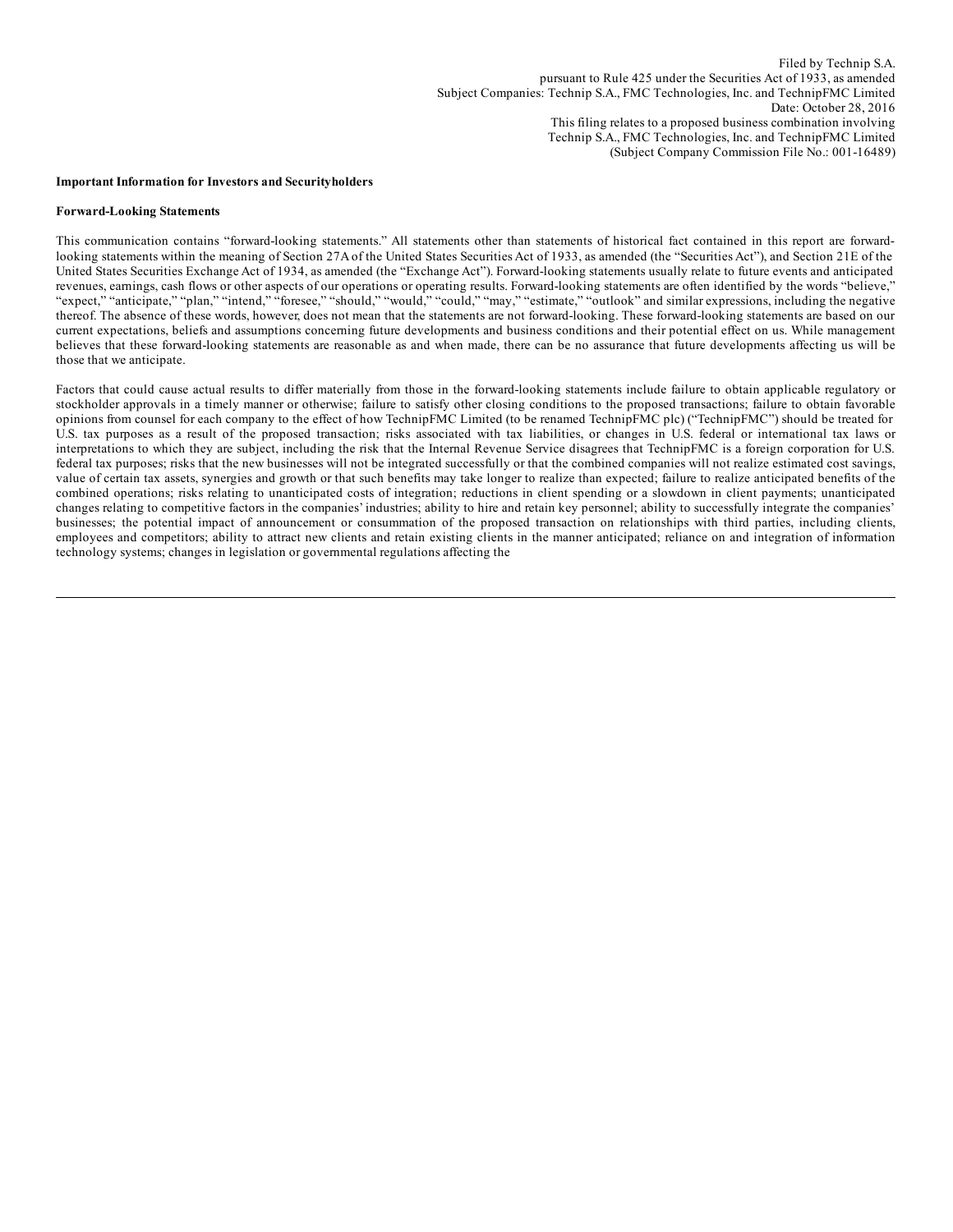companies; international, national or local economic, social or political conditions that could adversely affect the companies or their clients; conditions in the credit markets; risks associated with assumptions the parties make in connection with the parties' critical accounting estimates and legal proceedings; and the parties' international operations, which are subject to the risks of currency fluctuations and foreign exchange controls.

All of our forward-looking statements involve risks and uncertainties (some of which are significant or beyond our control) and assumptions that could cause actual results to differ materially from our historical experience and our present expectations or projections. You should carefully consider the foregoing factors and the other risks and uncertainties that affect the parties' businesses, including those described in FMC Technologies' ("FMC Technologies") Annual Report on Form 10-K, Quarterly Reports on Form 10-Q, Current Reports on Form 8-K and other documents filed from time to time by FMC Technologies and TechnipFMC with the United States Securities and Exchange Commission (the "SEC") and those described in Technip S.A.'s ("Technip") annual reports, registration documents and other documents filed from time to time with the French financial markets regulator (*Autorité des marchés financiers* or the "AMF"). We wish to caution you not to place undue reliance on any forward-looking statements, which speak only as of the date hereof. We undertake no obligation to publicly update or revise any of our forward-looking statements after the date they are made, whether as a result of new information, future events or otherwise, except to the extent required by law.

### No Offer or Solicitation

This communication is not intended to and does not constitute an offer to sell or the solicitation of an offer to subscribe for or buy or an invitation to purchase or subscribe for any securities or the solicitation of any vote in any jurisdiction pursuant to the proposed transactions or otherwise, nor shall there be any sale, issuance or transfer of securities in any jurisdiction in contravention of applicable law. No offer of securities shall be made except by means of a prospectus meeting the requirements of Section 10 of the Securities Act and applicable European regulations. Subject to certain exceptions to be approved by the relevant regulators or certain facts to be ascertained, the public offer will not be made directly or indirectly, in or into any jurisdiction where to do so would constitute a violation of the laws of such jurisdiction, or by use of the mails or by any means or instrumentality (including without limitation, facsimile transmission, telephone and the internet) of interstate or foreign commerce, or any facility of a national securities exchange, of any such jurisdiction.

### **Additional Information**

# Important Additional Information Has Been Filed with the SEC

TechnipFMC has filed with the SEC a registration statement on Form S-4, which includes a proxy statement of FMC Technologies that also constitutes a prospectus of TechnipFMC (the "proxy statement/prospectus"). The registration statement on Form S-4 was declared effective by the SEC on October 24, 2016 and a definitive proxy statement/prospectus has been delivered as required by applicable law. **INVESTORS AND STOCKHOLDERS ARE URGED TO CAREFULLY READ THE DEFINITIVE PROXY STATEMENT/PROSPECTUS, AND**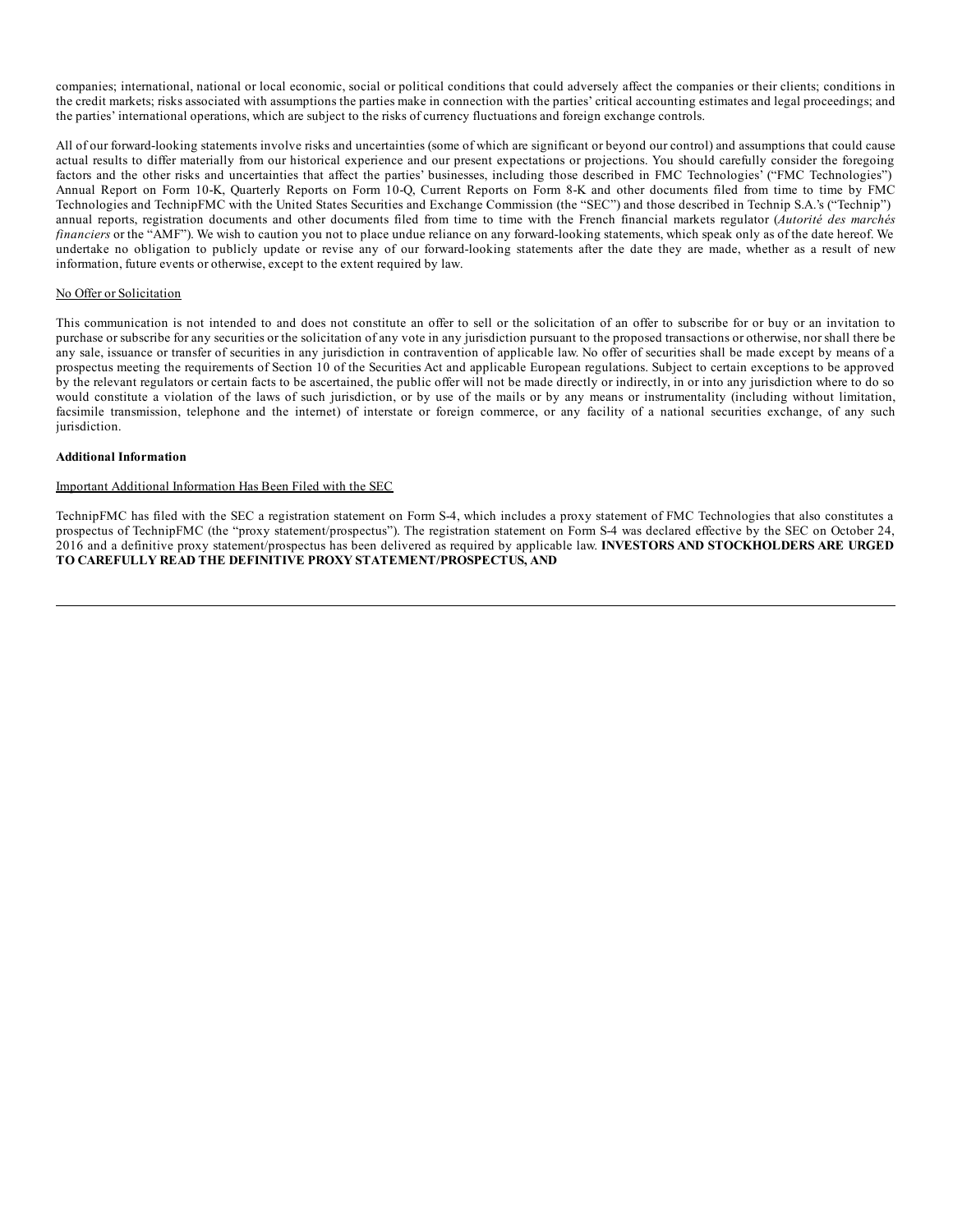OTHER RELEVANT DOCUMENTS FILED OR TO BE FILED WITH THE SEC, IN THEIR ENTIRETY WHEN THEY BECOME AVAILABLE **BECAUSE THEY CONTAIN OR WILL CONTAIN IMPORTANT INFORMATION ABOUT FMC TECHNOLOGIES, TECHNIP, TECHNIPFMC, THE PROPOSED TRANSACTIONS AND RELATED MATTERS** . Investors and stockholders can obtain free copies of the definitive proxy statement/prospectus and other documents filed with the SEC by the parties through the website maintained by the SEC at www.sec.gov. In addition, investors and stockholders can obtain free copies of the definitive proxy statement/prospectus and other documents filed with the SEC on FMC Technologies' website at www.fmctechnologies.com (for documents filed with the SEC by FMC Technologies) or on Technip's website at www.technip.com (for documents filed with the SEC by Technip).

Important Additional Information Has Been Made Available in an Information Document

Technip has made available an information document in connection with the Technip meeting of stockholders called to approve the proposed transaction (the "Information Document"). **INVESTORS AND STOCKHOLDERS ARE URGED TO CAREFULLY READ THE INFORMATION DOCUMENT, AND** OTHER RELEVANT DOCUMENTS PUBLISHED OR TO BE PUBLISHED ON THE TECHNIP WEBSITE, IN THEIR ENTIRETY BECAUSE THEY **CONTAIN OR WILL CONTAIN IMPORTANT INFORMATION ABOUT FMC TECHNOLOGIES, TECHNIP, TECHNIPFMC, THE PROPOSED TRANSACTIONS AND RELATED MATTERS.** Investors and stockholders can obtain free copies of the Information Document from Technip on its website at www.technip.com.

#### Important Additional Information Will be Made Available in a Prospectus Prepared in Accordance with the EU Prospectus Directive

TechnipFMC will make publicly available a prospectus, prepared in accordance with the EU Prospectus Directive 2003/71/EC, with respect to the issuance of new shares as a result of the proposed transaction and their admission to trading on the regulated market of Euronext Paris (including any supplement thereto, the "Admission Prospectus"). **INVESTORS AND STOCKHOLDERS ARE URGED TO CAREFULLY READ THE ADMISSION PROSPECTUS, AND OTHER RELEVANT DOCUMENTS, IN THEIR ENTIRETY WHEN THEY BECOME AVAILABLE BECAUSE THEY WILL CONTAIN IMPORTANT INFORMATION ABOUT FMC TECHNOLOGIES, TECHNIP, TECHNIPFMC, THE PROPOSED TRANSACTIONS AND RELATED MATTERS**. Investors and stockholders will be able to obtain free copies of the Admission Prospectus from TechnipFMC when available.

# Participants in the Solicitation

FMC Technologies, Technip, TechnipFMC and their respective directors and executive officers may be deemed to be participants in the solicitation of proxies from the stockholders of FMC Technologies and Technip, respectively, in respect of the proposed transactions contemplated by the definitive proxy statement/prospectus and the Information Document. Information regarding the persons who are, under the rules of the SEC, participants in the solicitation of the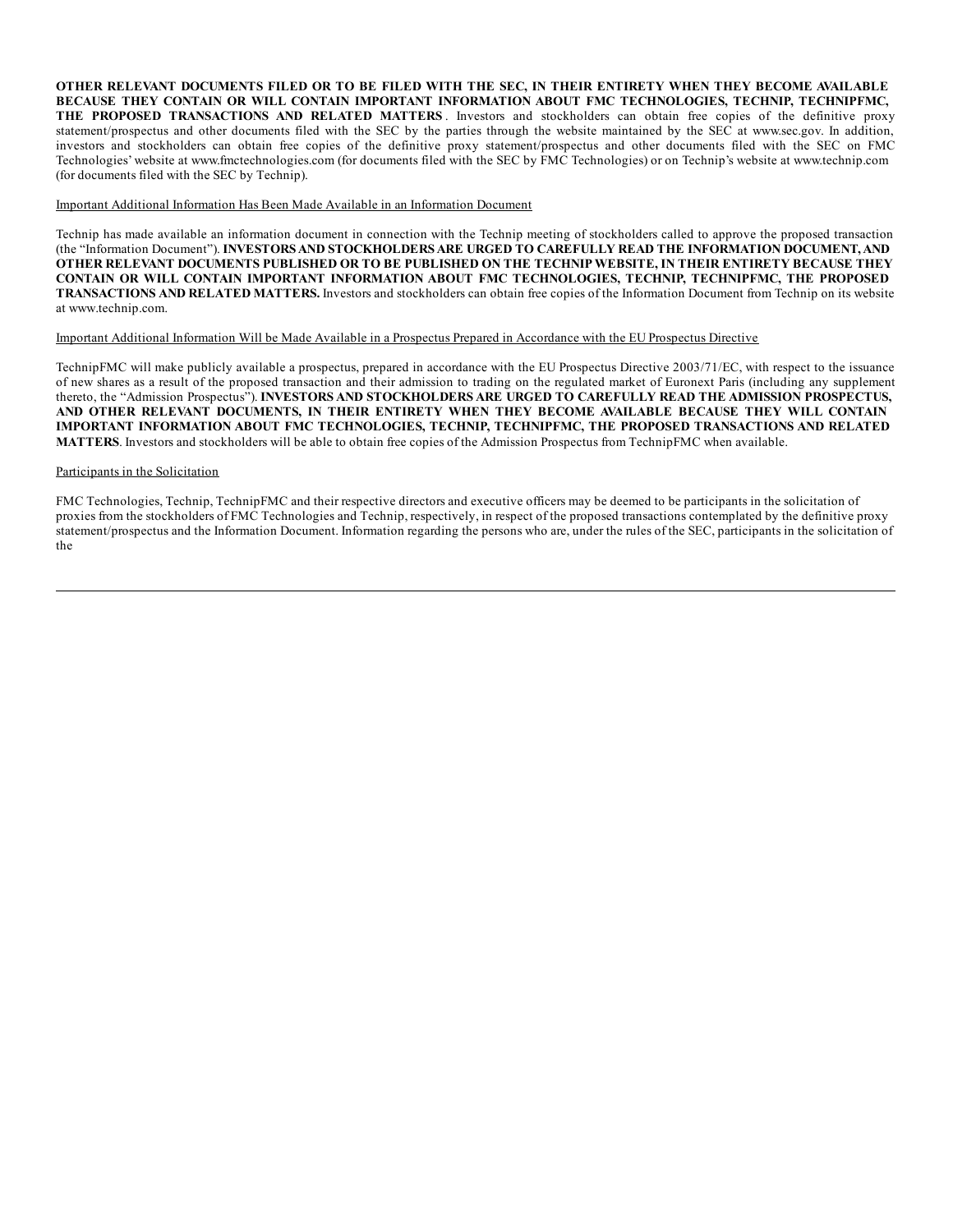stockholders of FMC Technologies and Technip, respectively, in connection with the proposed transactions, including a description of their direct or indirect interests, by security holdings or otherwise, is set forth in the definitive proxy statement/prospectus filed with the SEC. Information regarding FMC Technologies' directors and executive officers is contained in FMC Technologies' Annual Report on Form 10-K for the year ended December 31, 2015 and its Proxy Statement on Schedule 14A, dated March 25, 2016, which are filed with the SEC and can be obtained free of charge from the sources indicated above. Information regarding Technip's directors and executive officers is contained in Technip's Annual Report for the year ended December 31, 2015 filed with the AMF and can be obtained free of charge from the sources indicated above.

\*\*\*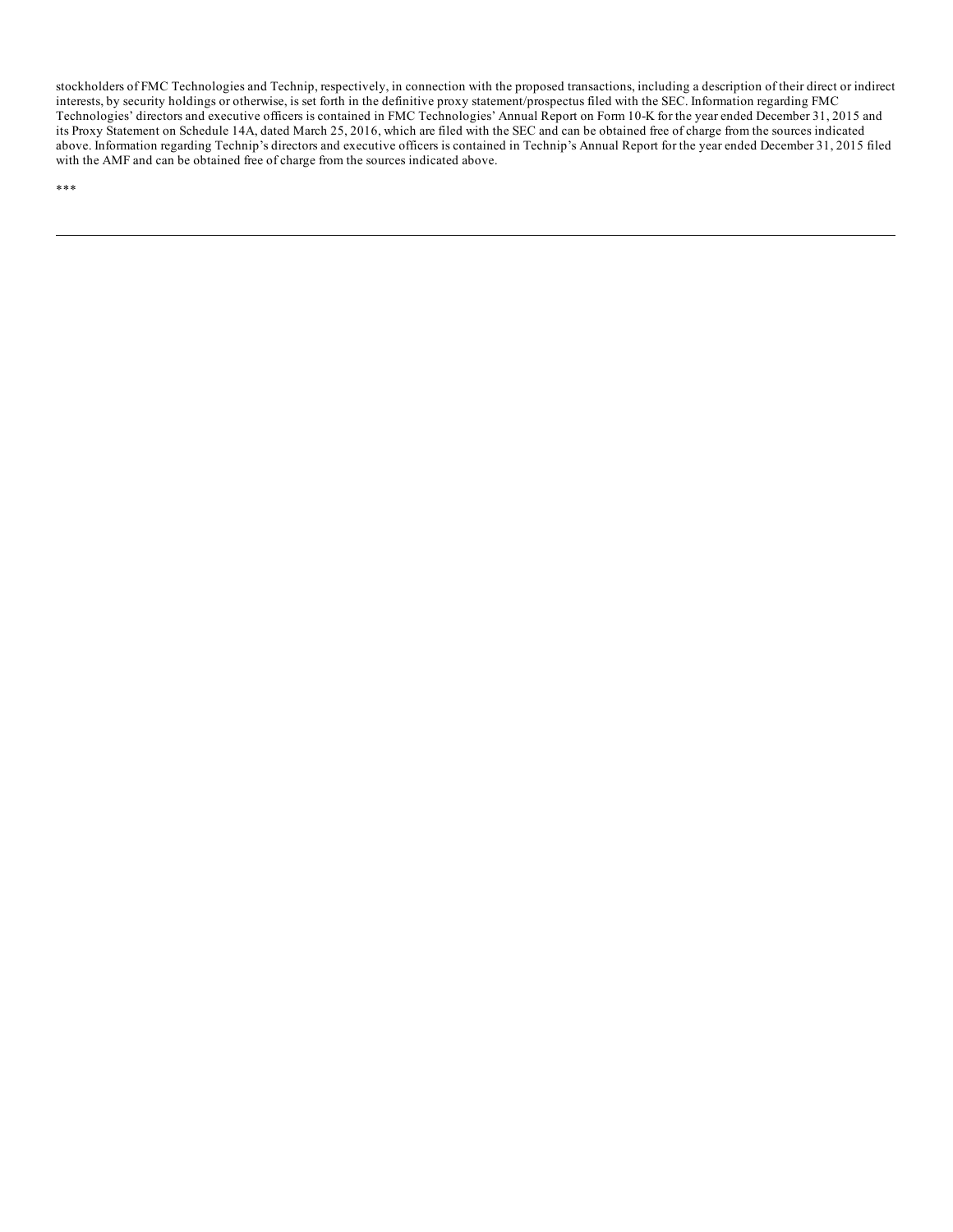



# **Employee FAQs #3 October 28, 2016**

# **1. What does it mean when the transaction is "closed"?**

- It is when the companies involved in a combination have satisfied the necessary closing conditions outlined in their agreements and have received appropriate regulatory approvals to complete the combination.
- · Simply, it means that this is the first day when we can operate as a combined company and can move from "planning" to "implementation" of the combination.

# **2. What does "Day One" mean and what can we expect to happen?**

- Day One is the first day we will be operating as a combined company.
- This achievement will mark an important milestone in the history of FMC Technologies and Technip and an exciting new chapter of growth and opportunity for all of us, our customers and other stakeholders.
- · Once the merger is complete, we will work hard to execute the integration process in as timely a manner as possible.
- · On Day One, there will be some obvious changes, such as new signage across select locations, new email addresses etc., however it is important that we ensure that the transition from old company to new company is as smooth as possible.
- In the meantime, there is still much work to be done, and we appreciate your continued patience and focus as we work through the integration planning. We will continue to keep you updated as we have information to share.

# **3. When will Day One be?**

- We remain on track for Day One to be in early 2017.
- · We will know more once we have cleared the necessary regulatory approvals, which are progressing as planned.

# **4. What are synergies?**

- · "Synergies" is a term used to describe savings (i.e. "cost synergies") or new growth opportunities (i.e. "revenue synergies") that may be realized through a transaction.
- · In a merger, synergies make it possible for one plus one to equal more than two. In other words, the combination of the two companies can produce a greater combined effect than the sum of their separate effects.

# **5. What can we expect next with regard to integration planning?**

- Between now and when the merger closes, we'll continue to operate as independent companies, and it's largely business as usual.
- · The integration planning team is working on 3 key objectives: a glitchless "Day One"; designing the future organizational structure; and identifying cost and revenue synergies.
- We are confident that both management teams and the integration planning team will work together to successfully integrate the two companies after closing.

# **6. How long after closing will the implementation of the integration plans begin?**

- We will begin our formal integration process immediately following the closing.
- In the meantime, we are counting on you to remain focused on your day-to-day responsibilities and serving the needs of our clients.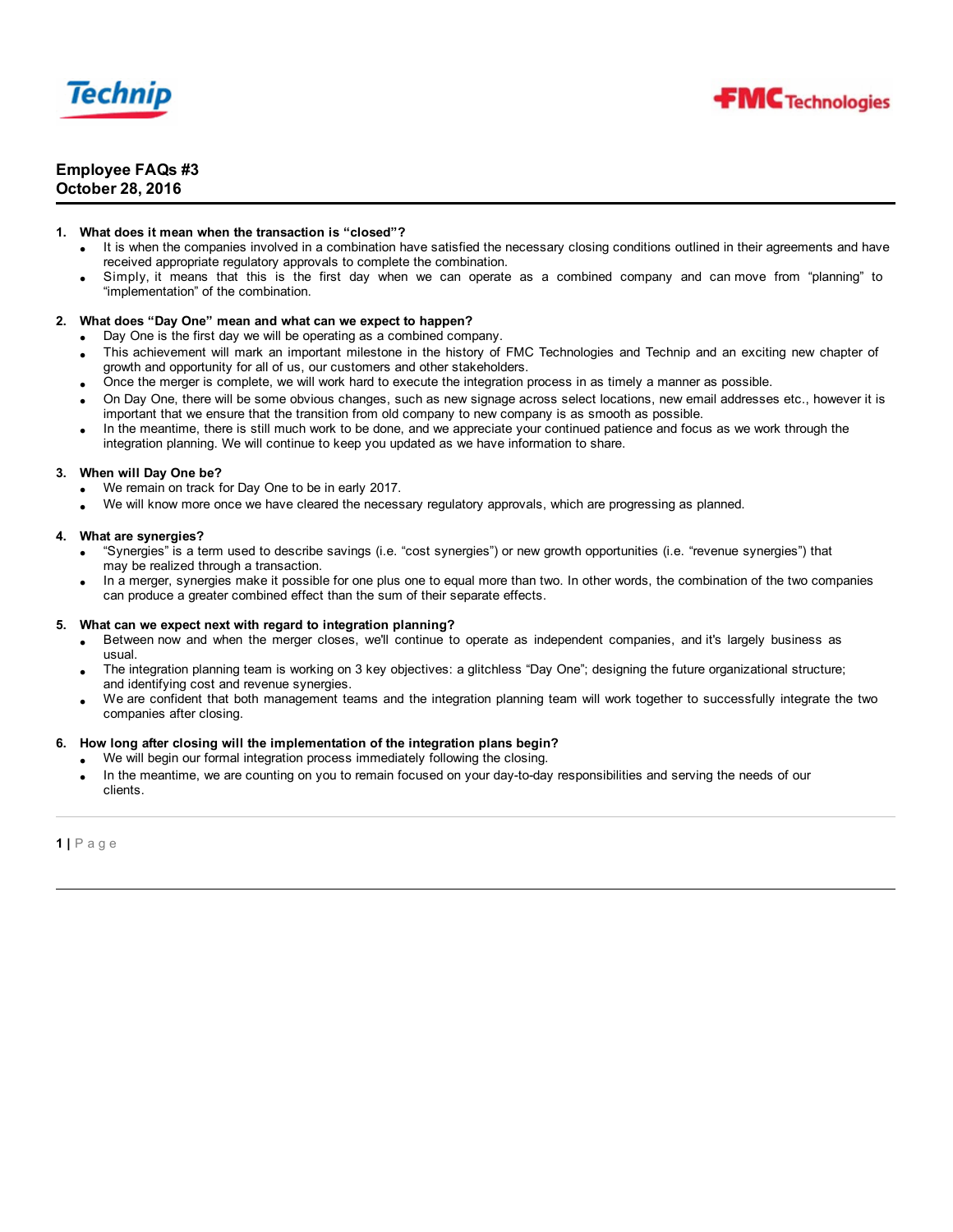



# **7. How are we preparing for the shareholder vote?**

- · Following the completion of preliminary review by applicable regulatory authorities, (i) FMC Technologies has mailed a definitive merger proxy statement and notice of meeting to FMC Technologies' stockholders announcing the date and time of the FMC Technologies stockholders' meeting, and (ii) Technip has similarly published on its website convening booklets disclosing the respective dates and times of the Technip extraordinary shareholders' meeting, the Technip special meeting and other information regarding the combination. Technip will also publish on its website notices of such meetings. Each document discloses the "record date" by which the companies' respective stockholders must own shares in order to have a vote.
- Both meetings are planned for December 5, 2016.
- · We are following all of the appropriate regulatory guidelines and procedures to prepare the company and our shareholders for the vote.
- We are confident this transaction is in the best interests of our new company, you our valued associates and all of our shareholders.

### **8. Where are we in the overall merger timeline?**

- · We continue to meet the milestones that we initially set out and remain on track to close the transaction in early 2017.
- · Closing will take place once we have satisfied the necessary closing conditions outlined in the merger agreements, received appropriate regulatory approvals and the outcome of the upcoming shareholder vote.

### **9. Will our culture change?**

- · Understanding our new culture, establishing our combined identity and navigating the integration process will take time and effort, and we plan to be deliberate and thoughtful.
- · Our new culture will reflect the strong and supportive cultures of both companies.
- · Following closing, we will go through a formal process related to culture and will start with our leadership to help us determine where we need to go (our vision and business goals) and the ideal culture (what we value as a company, how we make decisions, critical work practices, etc.) that we need to achieve our vision and business goals.

### **10. How do you see current market conditions impacting the new company?**

- · Together, we will be a leader in Subsea, Surface and Onshore/Offshore and will be less impacted by challenging market conditions than as individual companies.
- · We will be better positioned to accelerate projects and increase our market position, which we would not be able to do independently.
- · Together, we expect to be able to deliver very favorable economics, which will help to secure new projects.

### **11. What is an example of the integrated model in subsea?**

- · FMC Technologies provides the Subsea Production System (SPS) equipment. This includes the trees, manifolds, jumpers and control units that connect to the Subsea Umbilicals, Risers and Flowline (SURF) equipment – which are often provided by Technip - for power, hydraulics and the safe transfer of hydrocarbons to the host facility.
- · Historically, subsea involved multiple suppliers. Together, we can provide our customers with a complete package—FMC Technologies for the SPS equipment and Technip for the SURF equipment.
- Packaging these components together eliminates unnecessary supplier interfaces and costs.
- Most importantly, our integrated model expedites the project timeline and the overall time to first oil.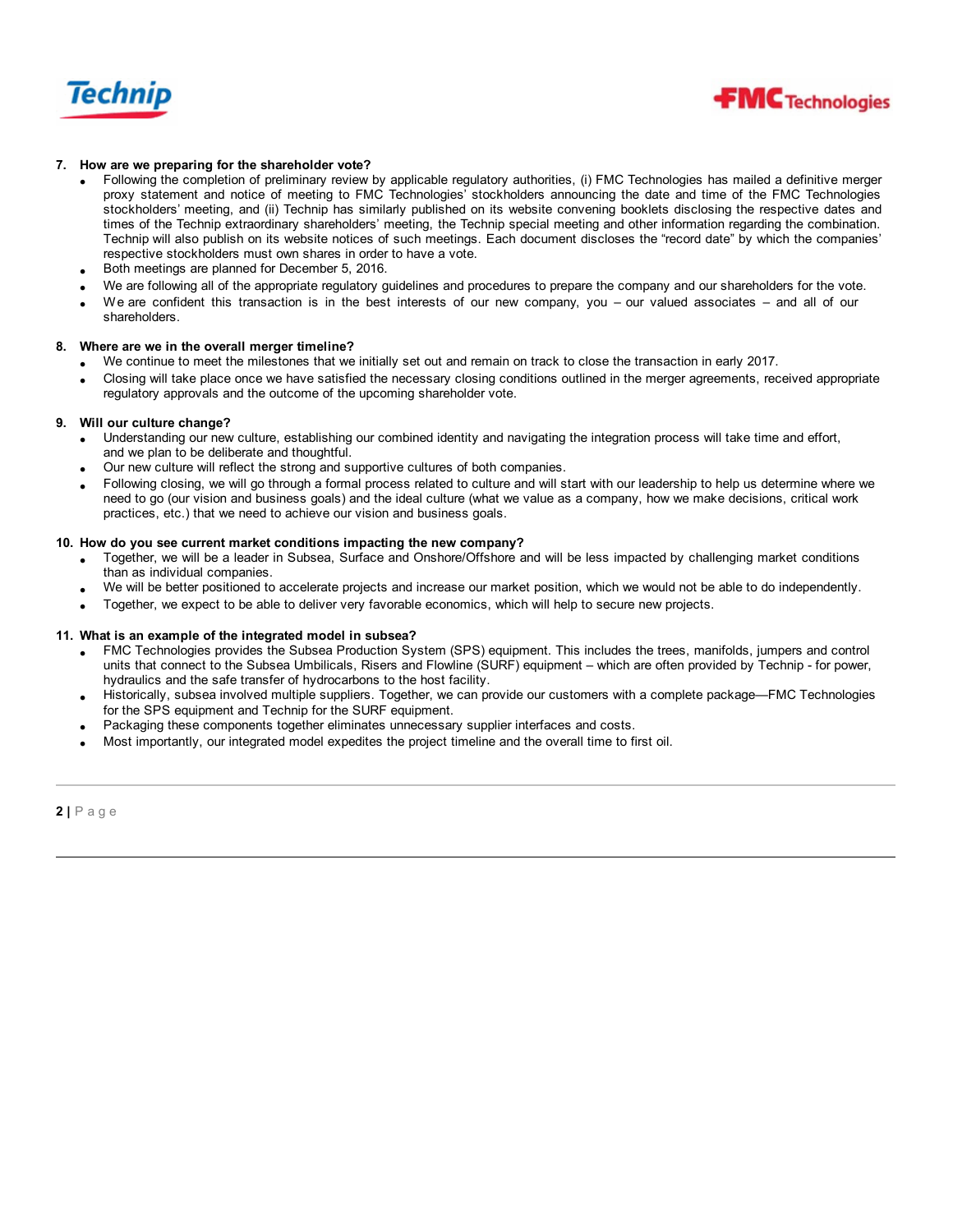



# **12. Will TechnipFMC exclusively sell the integrated solution to clients?**

- Parts of the industry already have, and will continue to, embrace the integrated model.
- Other segments, for a variety of reasons, will want to retain and work with separate SPS and SURF suppliers.
- · TechnipFMC remains flexible in its commercial model. While we recommend that clients adopt the integrated model, we will continue to provide specific products and services to meet our clients' needs.

### **13. How will closing affect customers and other stakeholders?**

- · Importantly, FMC Technologies and Technip will have a comprehensive and flexible offering across each market from concept to project delivery and beyond.
- In addition, the combined company's broader portfolio of solutions will increase innovation, improve execution, reduce costs and enhance customer success.
- · Following close, our customers will remain our top priority and, as we focus on ensuring an efficient integration of our two great companies, we will count on employees to stay focused on delivering the same exceptional service and quality of work customers have come to expect.
- · For now, and until we complete the transaction, it is business as usual and there should be no change in how we serve our customers around the world.

### **14. Do we have any information that we can share with customers and suppliers at this time?**

- · Those who interact with customers and suppliers can tell them that, until this transaction closes, which we continue to expect to occur in early 2017, we will operate as separate companies, and our Forsys Subsea alliance and joint venture will continue unchanged.
- The merger will create a global leader that will drive change by redefining the production and transformation of oil and gas, which we believe will deliver many benefits to our valued suppliers.
- We have issued customer and suppliers talking points which contain much of the material that we have shared with our employees and other stakeholders.
- · Our relationship with our customers and suppliers remains a top priority to all of us at FMC Technologies/Technip, and we will continue to update them as we have further information to share.

### **15. What will be the benefits of the merger in terms of procurement?**

- · When you bring together two companies, you can expect the combined procurement spend to be significantly greater than either company standing alone.
- This enhanced purchasing power will give us greater leverage with our suppliers to get the very best pricing.
- We see the savings to be achieved through our supply chain as one of the key factors that will enable us to deliver better project economics to our clients.

### 16. Will there be any specific changes / major changes in systems or processes in early 2017 that will impact operations?

- · Both companies are planning to improve and standardize their systems and processes.
- Implementing standardized business systems, processes and tools is an ongoing planning process that will continue after the transaction is closed.
- Standardization across the company will create value and support increased efficiency.
- We plan for and expect no to minimal disruption to your ability to operate your business.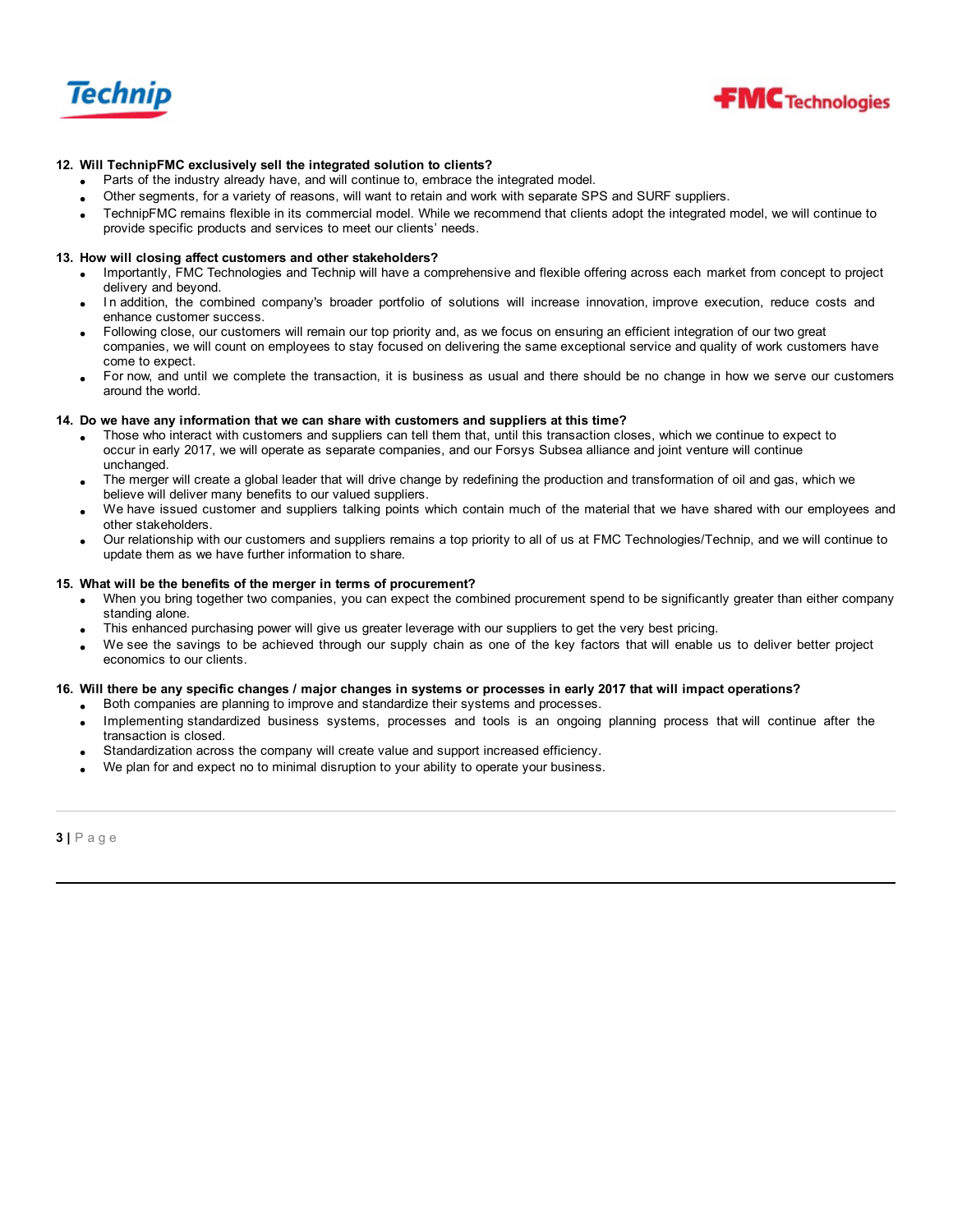



# **17. In countries where we have legal entities, will those legal entities be merged on Day One?**

- · While we are currently going through a rigorous planning process to prepare for integration, many of the details have yet to be determined.
- · Addressing the legal entities across various geographies is part of the integration planning.
- The integration planning team is working on the proper timing for designing this.
- 18. Will there be any changes to or calibration of salary / benefit plans given that there are currently two different companies? When **will I know if I am impacted?**
	- Until the merger is completed, FMC Technologies and Technip remain independent companies and your salary and benefits remain unchanged due to the intended merger.
	- We can assure you that the combined company will be committed to providing comprehensive and competitive compensation and benefits for all employees.
	- · While we are currently going through a rigorous process to prepare for integration, many of the details have yet to be determined.

# 19. Do you plan to have any significant reductions in the number of employees / elimination of jobs?

- This combination is about positioning our business for growth, which we expect to translate into increased opportunities for many employees as we benefit from being part of a larger, more diverse company.
- · A s we plan for the integration after closing, we cannot exclude that there may be some areas of overlap in certain job functions or required adjustments due to volume, but it's too early to assess this.
- · We are dedicated to making all decisions promptly, and we are committed to treating all employees at both companies fairly and with respect as we move through this process.
- · Overall, we expect that, with greater scale and an enhanced global presence, there will be expanded opportunities for personal development and career growth for employees of the combined company.
- We believe this combination enables us to be better positioned to serve the interests of our customers, our employees and the communities in which we operate.

# **20. What is the definition of a Global Business Unit (GBU), Business Unit (BU) and a Function?**

- A GBU is a group of BUs from the same business which will operate across the globe. A GBU sets and directs the business strategy, and provides specific business support to the BUs.
- A BU is the Profit & Loss unit which wins and executes business in accordance with the strategy determined by the GBU.
- Support Functions will support the business across the company providing agreed services to GBUs, BUs and Products on a companywide, centrally-led basis for an agreed scope.

### **21. Will Genesis (Technip's wholly owned worldwide consultancy, subsea and offshore engineering services company) continue to operate autonomously after the merger transaction?**

- · Yes, we want to keep the agnostic dimension of Genesis, i.e. the possibility to provide independent front end support.
- We also want to be able to take advantage of Genesis internally to support our internal businesses.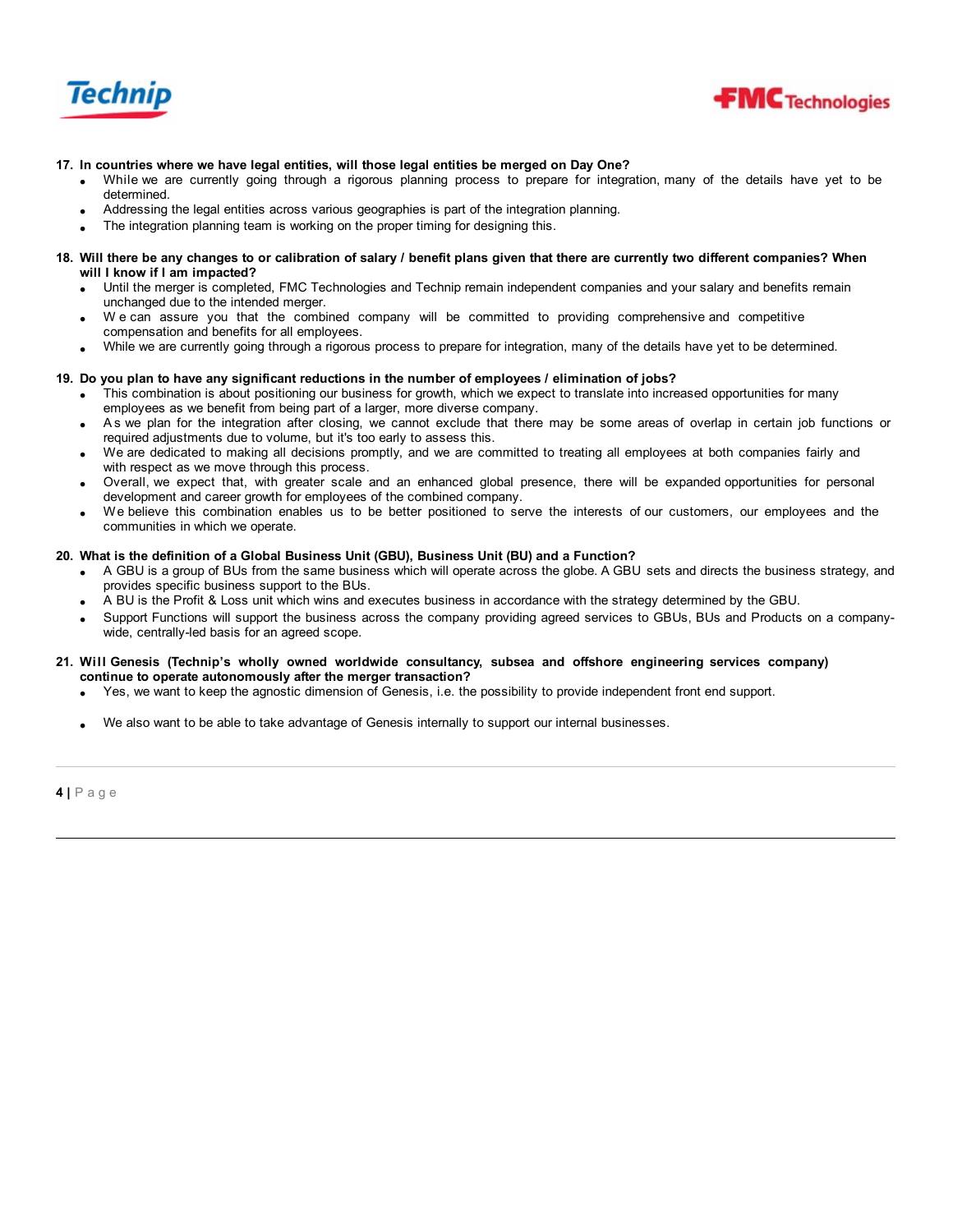



### **Important Information for Investors and Securityholders**

#### **Forward-Looking Statements**

This communication contains "forward-looking statements." All statements other than statements of historical fact contained in this report are forward-looking statements within the meaning of Section 27A of the United States Securities Act of 1933, as amended (the "Securities Act"), and Section 21E of the United States Securities Exchange Act of 1934, as amended (the "Exchange Act"). Forward-looking statements usually relate to future events and anticipated revenues, earnings, cash flows or other aspects of our operations or operating results. Forward-looking statements are often identified by the words "believe," "expect," "anticipate," "plan," "intend," "foresee," "should," "would," "could," "may," "estimate," "outlook" and similar expressions, including the negative thereof. The absence of these words, however, does not mean that the statements are not forwardlooking. These forward-looking statements are based on our current expectations, beliefs and assumptions concerning future developments and business conditions and their potential effect on us. While management believes that these forward-looking statements are reasonable as and when made, there can be no assurance that future developments affecting us will be those that we anticipate.

Factors that could cause actual results to differ materially from those in the forward-looking statements include failure to obtain applicable regulatory or stockholder approvals in a timely manner or otherwise; failure to satisfy other closing conditions to the proposed transactions; failure to obtain favorable opinions from counsel for each company to the effect of how TechnipFMC Limited (to be renamed TechnipFMC plc) ("TechnipFMC") should be treated for U.S. tax purposes as a result of the proposed transaction; risks associated with tax liabilities, or changes in U.S. federal or international tax laws or interpretations to which they are subject, including the risk that the Internal Revenue Service disagrees that TechnipFMC is a foreign corporation for U.S. federal tax purposes; risks that the new businesses will not be integrated successfully or that the combined companies will not realize estimated cost savings, value of certain tax assets, synergies and growth or that such benefits may take longer to realize than expected; failure to realize anticipated benefits of the combined operations; risks relating to unanticipated costs of integration; reductions in client spending or a slowdown in client payments; unanticipated changes relating to competitive factors in the companies' industries; ability to hire and retain key personnel; ability to successfully integrate the companies' businesses; the potential impact of announcement or consummation of the proposed transaction on relationships with third parties, including clients, employees and competitors; ability to attract new clients and retain existing clients in the manner anticipated; reliance on and integration of information technology systems; changes in legislation or governmental regulations affecting the companies; international, national or local economic, social or political conditions that could adversely affect the companies or their clients; conditions in the credit markets; risks associated with assumptions the parties make in connection with the parties' critical accounting estimates and legal proceedings; and the parties' international operations, which are subject to the risks of currency fluctuations and foreign exchange controls.

All of our forward-looking statements involve risks and uncertainties (some of which are significant or beyond our control) and assumptions that could cause actual results to differ materially from our historical experience and our present expectations or projections. You should carefully consider the foregoing factors and the other risks and uncertainties that affect the parties' businesses, including those described in FMC Technologies' ("FMC Technologies") Annual Report on Form 10-K, Quarterly Reports on Form 10-Q, Current Reports on Form 8-K and other documents filed from time to time by FMC Technologies and TechnipFMC with the United States

Securities and Exchange Commission (the "SEC") and those described in Technip S.A.'s ("Technip") annual reports, registration documents and other documents filed from time to time with the French financial markets regulator (*Autorité des marchés financiers* or the "AMF"). We wish to caution you not to place undue reliance on any forward-looking statements, which speak only as of the date hereof. We undertake no obligation to publicly update or revise any of our forward-looking statements after the date they are made, whether as a result of new information, future events or otherwise, except to the extent required by law.

### No Offer or Solicitation

This communication is not intended to and does not constitute an offer to sell or the solicitation of an offer to subscribe for or buy or an invitation to purchase or subscribe for any securities or the solicitation of any vote in any jurisdiction pursuant to the proposed transactions or otherwise, nor shall there be any sale, issuance or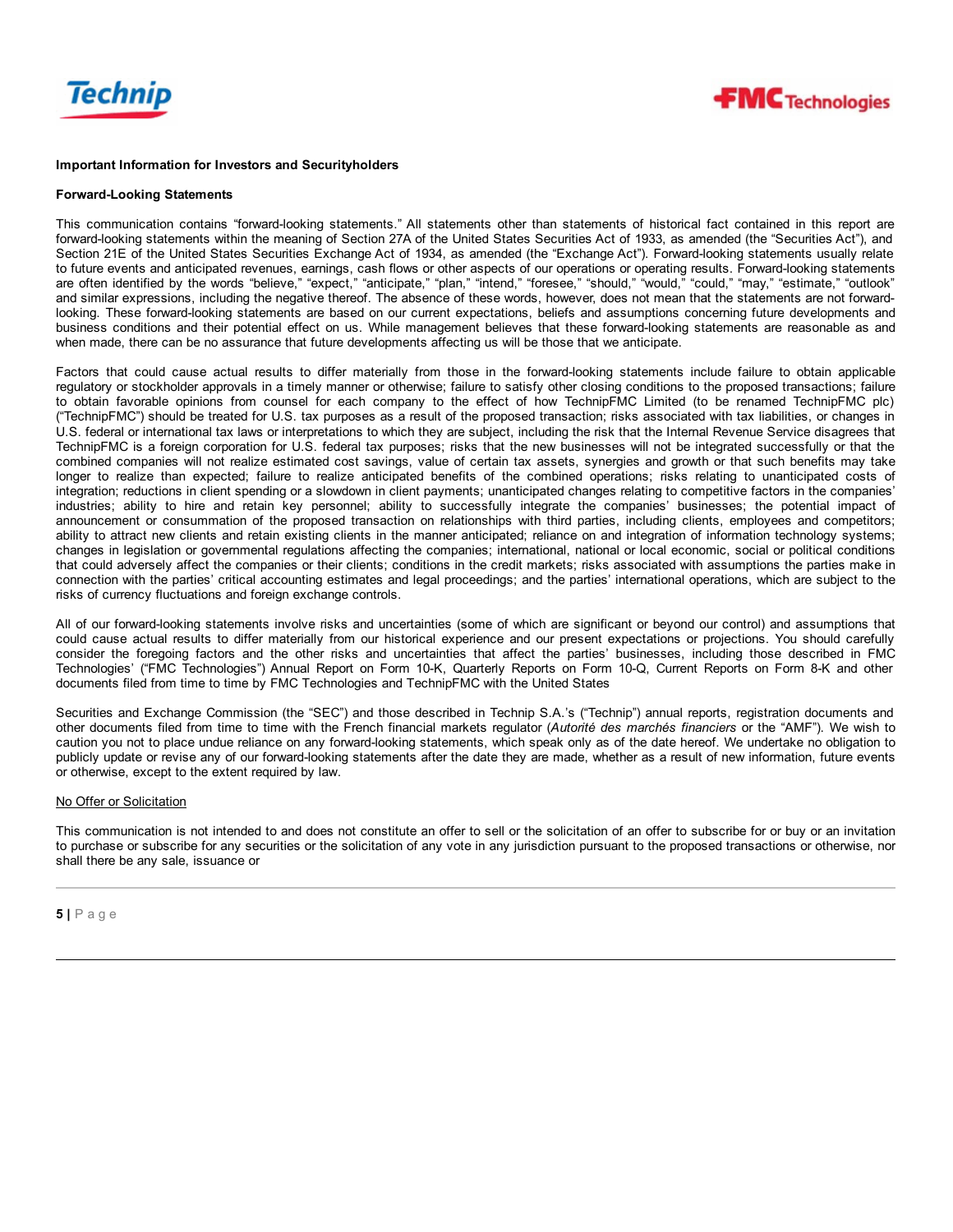



transfer of securities in any jurisdiction in contravention of applicable law. No offer of securities shall be made except by means of a prospectus meeting the requirements of Section 10 of the Securities Act and applicable European regulations. Subject to certain exceptions to be approved by the relevant regulators or certain facts to be ascertained, the public offer will not be made directly or indirectly, in or into any jurisdiction where to do so would constitute a violation of the laws of such jurisdiction, or by use of the mails or by any means or instrumentality (including without limitation, facsimile transmission, telephone and the internet) of interstate or foreign commerce, or any facility of a national securities exchange, of any such jurisdiction.

# **Additional Information**

### Important Additional Information Has Been Filed with the SEC

TechnipFMC has filed with the SEC a registration statement on Form S-4, which includes a proxy statement of FMC Technologies that also constitutes a prospectus of TechnipFMC (the "proxy statement/prospectus"). The registration statement on Form S-4 was declared effective by the SEC on October 24, 2016 and a definitive proxy statement/prospectus has been delivered as required by applicable law. **INVESTORS AND STOCKHOLDERS ARE URGED TO CAREFULLY READ THE DEFINITIVE PROXY STATEMENT/PROSPECTUS, AND OTHER RELEVANT** DOCUMENTS FILED OR TO BE FILED WITH THE SEC, IN THEIR ENTIRETY WHEN THEY BECOME AVAILABLE BECAUSE THEY **CONTAIN OR WILL CONTAIN IMPORTANT INFORMATION ABOUT FMC TECHNOLOGIES, TECHNIP, TECHNIPFMC, THE PROPOSED TRANSACTIONS AND RELATED MATTERS. Investors and stockholders can obtain free copies of the definitive proxy** statement/prospectus and other documents filed with the SEC by the parties through the website maintained by the SEC at www.sec.gov. In addition, investors and stockholders can obtain free copies of the definitive proxy statement/prospectus and other documents filed with the SEC on FMC Technologies' website at www.fmctechnologies.com (for documents filed with the SEC by FMC Technologies) or **on Technip's website at www.technip.com (for documents filed with the SEC by Technip).**

#### Important Additional Information Has Been Made Available in an Information Document

Technip has made available an information document in connection with the Technip meeting of stockholders called to approve the proposed transaction (the "Information Document"). **INVESTORS AND STOCKHOLDERS ARE URGED TO CAREFULLY READ THE INFORMATION DOCUMENT, AND OTHER RELEVANT DOCUMENTS PUBLISHED OR TO BE PUBLISHED ON THE TECHNIP WEBSITE, IN THEIR ENTIRETY BECAUSE THEY CONTAIN OR WILL CONTAIN IMPORTANT INFORMATION ABOUT FMC TECHNOLOGIES, TECHNIP,** TECHNIPFMC, THE PROPOSED TRANSACTIONS AND RELATED MATTERS. Investors and stockholders can obtain free copies of the **Information Document from Technip on its website at www.technip.com.**

### Important Additional Information Will be Made Available in a Prospectus Prepared in Accordance with the EU Prospectus Directive

TechnipFMC will make publicly available a prospectus, prepared in accordance with the EU Prospectus Directive 2003/71/EC, with respect to the issuance of new shares as a result of the proposed transaction and their admission to trading on the regulated market of Euronext Paris (including any supplement thereto, the "Admission Prospectus"). **INVESTORS AND STOCKHOLDERS ARE URGED TO CAREFULLY READ THE ADMISSION PROSPECTUS, AND OTHER RELEVANT DOCUMENTS, IN THEIR ENTIRETY WHEN THEY BECOME AVAILABLE BECAUSE THEY WILL CONTAIN IMPORTANT INFORMATION ABOUT FMC TECHNOLOGIES, TECHNIP, TECHNIPFMC, THE PROPOSED** TRANSACTIONS AND RELATED MATTERS. Investors and stockholders will be able to obtain free copies of the Admission Prospectus **from TechnipFMC when available.**

### Participants in the Solicitation

FMC Technologies, Technip, TechnipFMC and their respective directors and executive officers may be deemed to be participants in the solicitation of proxies from the stockholders of FMC Technologies and Technip, respectively, in respect of the proposed transactions contemplated by the definitive proxy statement/prospectus and the Information Document. Information regarding the persons who are, under the rules of the SEC, participants in the solicitation of the stockholders of FMC Technologies and Technip, respectively, in connection with the proposed transactions, including a description of their direct or indirect